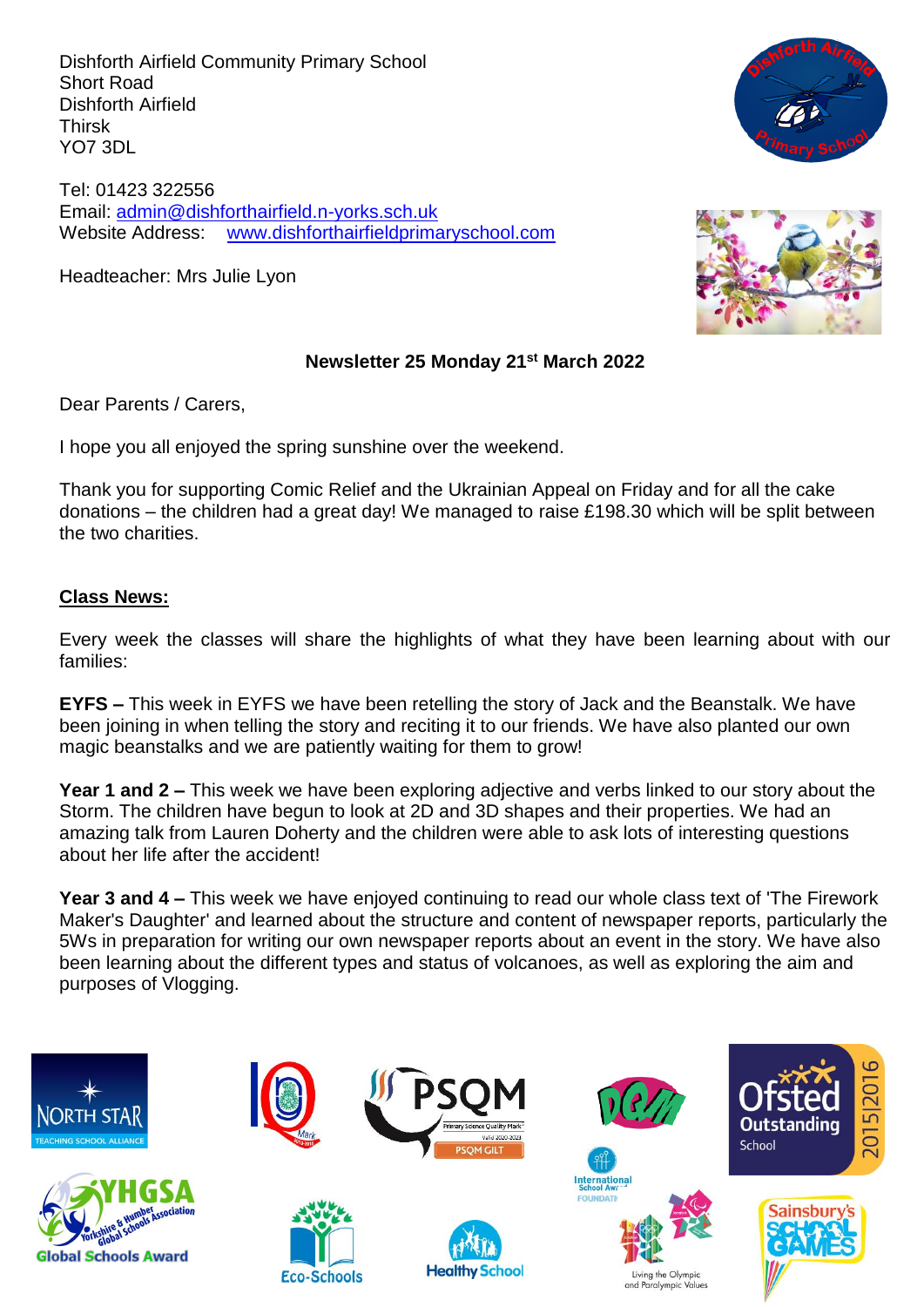**Year 5 and 6 –** As we are celebrating Science week, we have been carrying out an investigation into heart rate and what happens to our hearts, and our bodies when we do exercise. We are learning about the circulatory system, and we designed an experiment to check our heart rate after different exercises. We are going to create some graphs to analyse the data we collected.

# **Road Safety Talk**

We were delighted to welcome Lauren Doherty to school last Wednesday to talk to the children about road safety. Lauren shared her story with us and was pleased to answer any questions the children had. The children asked a wide range of questions and our visitors commented on how thoughtful the children were and how impeccably behaved they were.

The visit was both thought provoking, informative and inspiring for us all. A huge thank you to Lauren for coming into school to speak to us.

Further information about Lauren's charity can be found on the link below.

<http://roadsafetytalks.co.uk/about-the-charity/>

# **Boxercise Workshop – 24th March - Thursday**

On the  $24<sup>th</sup>$  March the children will be participating in a Boxercise workshop in school – please ensure all children have their PE kit in school on this day.

# **Promotional Dinner – Easter – Wednesday 6 th April**

Roast Chicken, Yorkshire Pudding and Sage and Onion Stuffing Or Vegetarian Sausages and Yorkshire Pudding

With Roast or Mashed Potatoes, Gravy, Broccoli and Sweetcorn

Chocolate Fudge Pudding and Chocolate Sauce

## **Summer Term Menu**

Attached to this newsletter is the summer term menu which will begin straight after the Easter holidays.



**Global Schools Award** 











and Paralympic





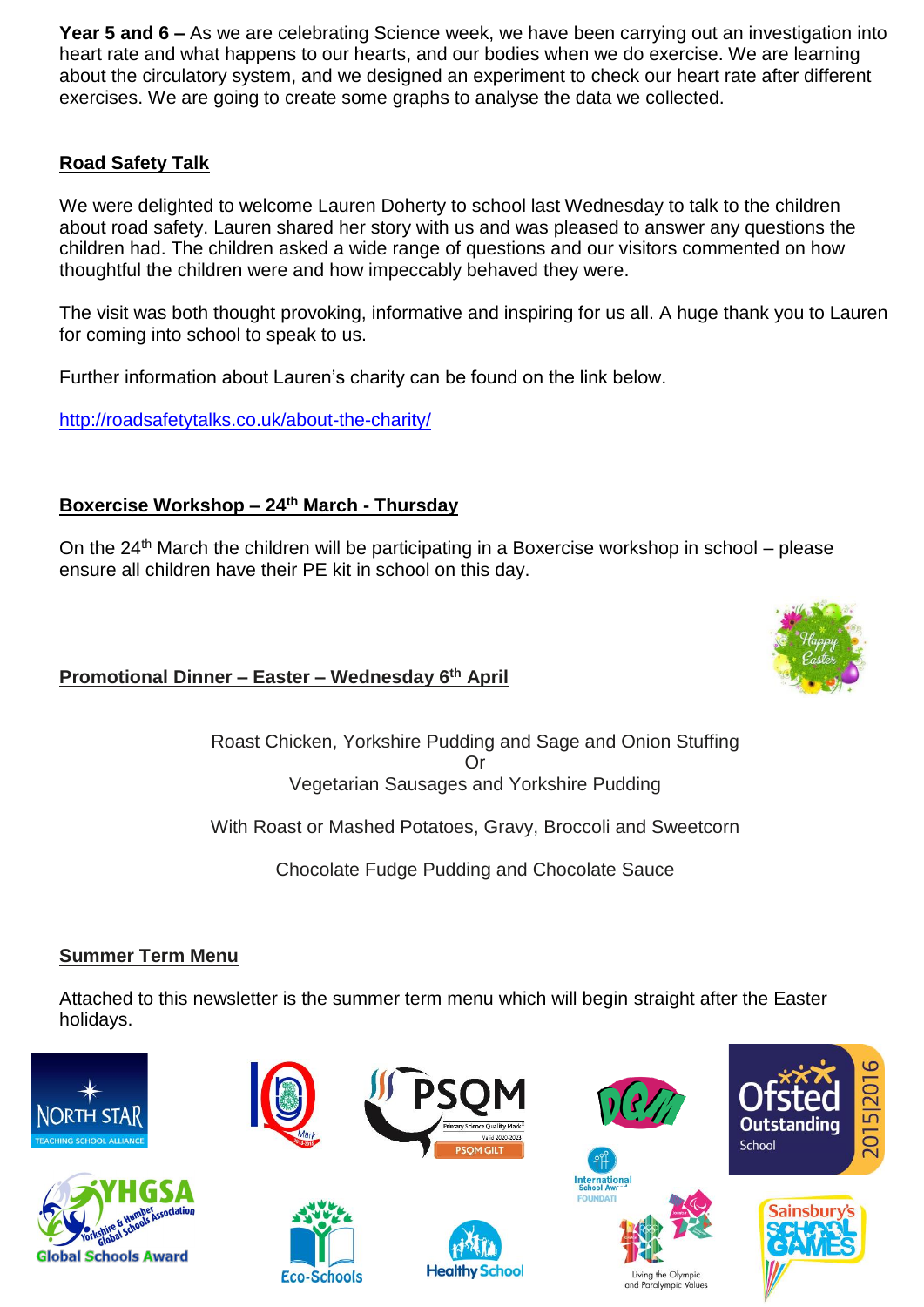### **Families can save around £450 a year with free school meals – information from North Yorkshire**

As families across the county are feeling the pinch due to the rising cost of living, one way in which many people could save money, is by taking advantage of the free school meals, which may be available to them. This could save £450 a year. All children in Reception, Year 1 and Year 2 automatically qualify for a free meal with no means testing required. Children in Year 3 onwards can also benefit if their parents are eligible for certain income support and allowances, support under the immigration and Asylum Act, child tax credit, working tax credit or universal credit. Help us to make sure as many families as possible are taking up the chance for a free meal by telling friends, family and the people we work with in our communities. Anyone can check eligibility and apply online: [www.northyorks.gov.uk/free-school-meals](http://www.northyorks.gov.uk/free-school-meals)

## **School Dinners March**

The price for dinner is £2.75 per meal (£13.75 per week). The cost for the month of March is £63.25. Please ensure your Parent Pay account is up to date.

## **Carlton Lodge – Activities for Easter – Information for families**

## **Hello from Carlton Lodge Activity Centre**

I am writing to let you know about the Activities that have been arranged for the **Easter School Holiday – April 2022.**

#### **Covid safe measures are in place.**

There are several different types of Activities on offer for different groups and ages. Some of these are on a '1<sup>st</sup> Come – 1<sup>st</sup> Served' basis, so don't miss out.

**Family & Friends Activity Days –** See Eventbrite site for Family & Friends Activity Days: <https://bit.ly/FamilyDays22> - these will take place on:

[Aimed at small groups of up to **10**, which must include *at least* one responsible adult, and children aged from 7 years]

Mon, 11<sup>th</sup> April Tues, 19<sup>th</sup> April Thur, 21<sup>st</sup> April.

Places are limited to **one** family/group of up-to 10 individuals, each day. 6 hrs of Activities at a cost of **£320 per group + booking fee**.

There will also be an opportunity to choose your group's Activities from a list of those on offer. These can include:

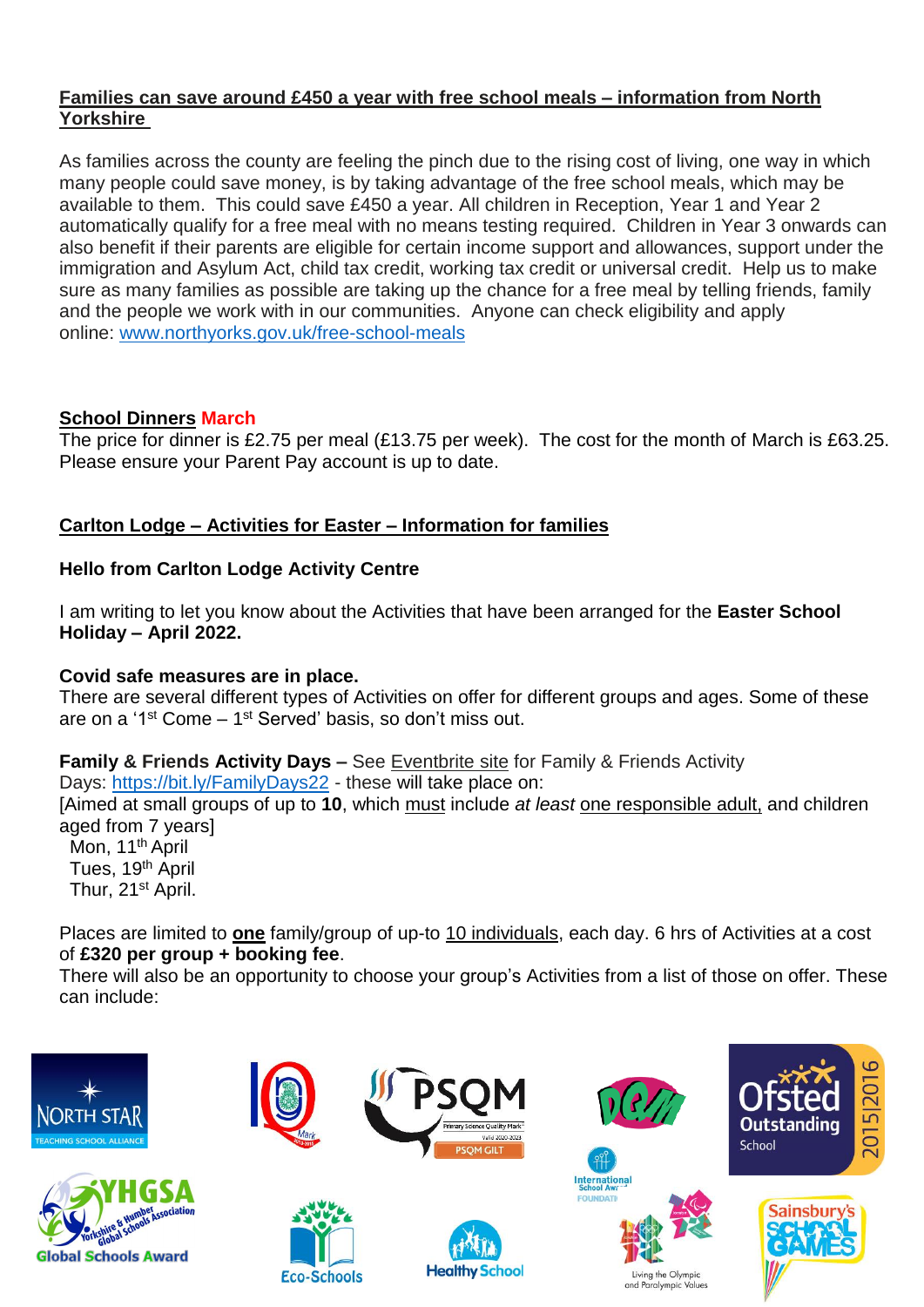High Ropes and Zip wire. Kayaking / Canoeing/ Raft Building. Climbing Tree, Climbing Wall, Problem Solving, Axe Throwing, Archery, Challenge Course, Orienteering, Bushcraft. Craft activities are also available, these include: Sharpie Stained Glass/ Mini brick making/ Make a Bat Box or Bug Hotels/ Fabric collage / Fossil making/ Tile mosaic/ Nature Scavenger Hunt Groups will be contacted to arrange specifics after their booking is confirmed. Our Activities Manager can give you advice on what activities work well together.

\* \* \* \*

**Holiday Activity Days - –** See Eventbrite site for Easter Activity Days: <https://bit.ly/EasterActivity22> these will take place on:

[Aimed at children **aged 8 - 14 years]**

Wed, 13<sup>th</sup> April,

Thur**,** 14th April

Wed, 20<sup>th</sup> April

These Activities can be booked for individuals or multiple numbers at a cost of **£40 per child + booking fee**.

**FEAST Activity Days - –** See Eventbrite site for FEASTer Activity Days: <https://bit.ly/FEASTer> these will take place on:

\* \* \* \*

[Aimed at children **aged 8 - 14 years** and qualify for benefits related, free school meals. *A unique code is required.*] will take place on:

Mon, 11<sup>th</sup> April Wed, 13<sup>th</sup> April Thur**,** 14th April Tues, 19<sup>th</sup> April Wed, 20<sup>th</sup> April Thur, 21st April.

These Activities can be booked for individuals or multiple numbers and are offered free. [*A unique code is required at point of booking*].

Lunch will be provided for children taking part on these activities. An email will be sent to check dietary needs once booking is confirmed.

 \* \* \* \* **Children only Activities** will be arranged by the Carlton Lodge Team and will be dependent on group sizes, staffing levels and weather conditions.

Activities will include a combination of 4 from following list:- Archery, Bushcraft, Climbing Tree, Climbing Wall, Challenge Course, Crate Stack, Bridges, Problem Solving, Scavenger Hunt or Orienteering. *Particular activities cannot be prebooked, these will be decided by our staff a day or two before the event.*

Children will be allocated into a group of up to 8 individuals and given instruction throughout the day by one or two instructors.

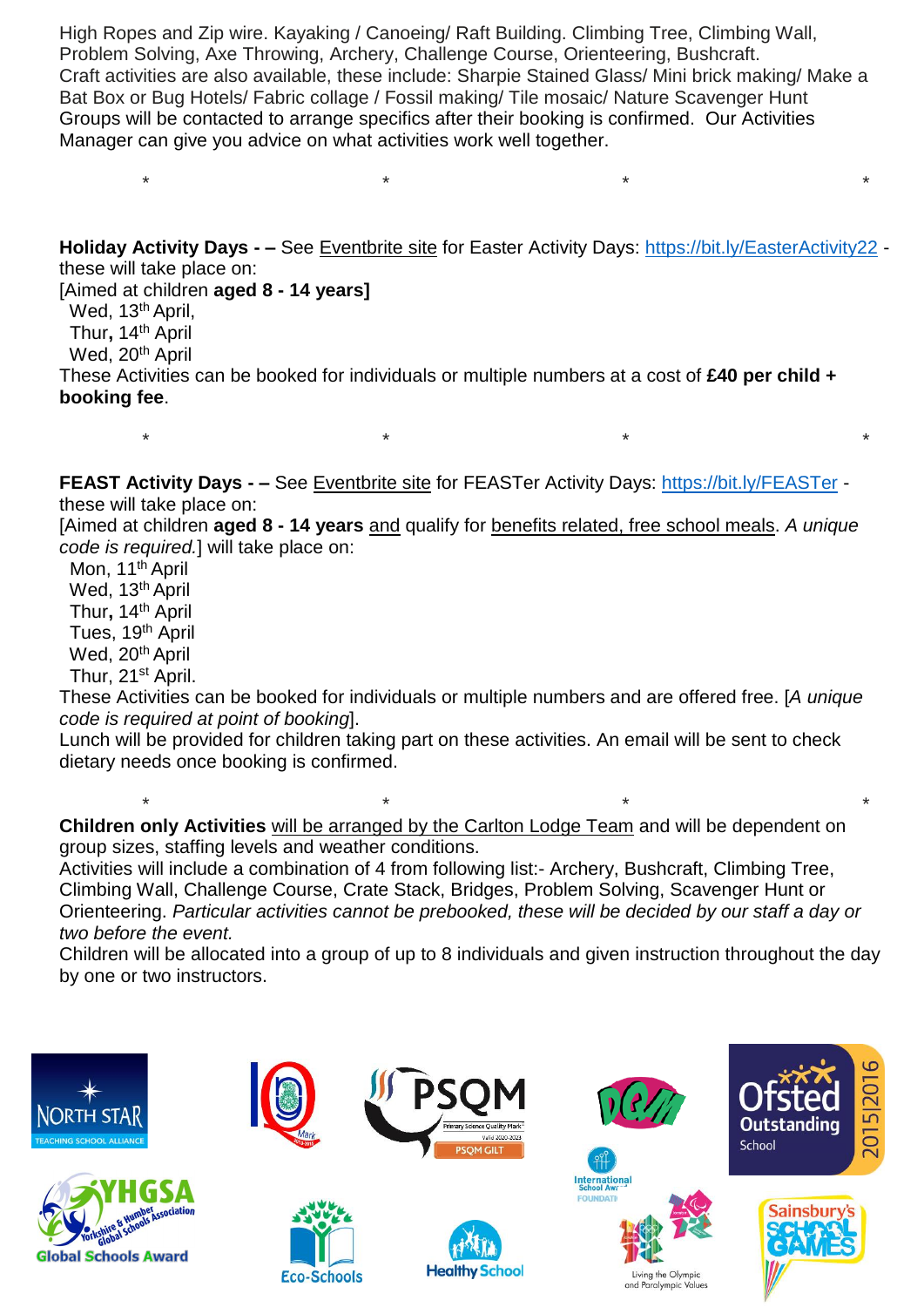**All Activity Days** - **Registration is from 9.10am** - Activities start at **9.30am** and finish at approx. **4.30pm.**

Don't forget to pack **a picnic lunch, shower kit & towel** and **a change of clothes** and come prepared with suitable clothing for the season's weather conditions!

If you have any additional queries, please contact me by email: [gillian@nyy.org.uk](mailto:gillian@nyy.org.uk) or by phone 01845 522145 Places are limited so don't miss out. We look forward to seeing you!!  $\odot$ 

Regards Gillian

# **AWARDS**

#### **Celebration Assembly**

On Friday, we have our Celebration Assembly. This week the following children were given our weekly awards;

#### **Celebration Cup**

The cup this week goes to someone who is working extremely hard to improve all of their learning. This person is taking care to include excellent vocabulary including similes, adjectives and verbs into their writing. They are challenging themselves to solve mathematical problems too.



This person is a fantastic friend and is always happy to help others. Since joining our class, we have watched you grow in confidence, maturity and in resilience.

Their smile brightens up our classroom and we are so lucky to have them as part of our class.

Congratulations and well done to …

Sophie!

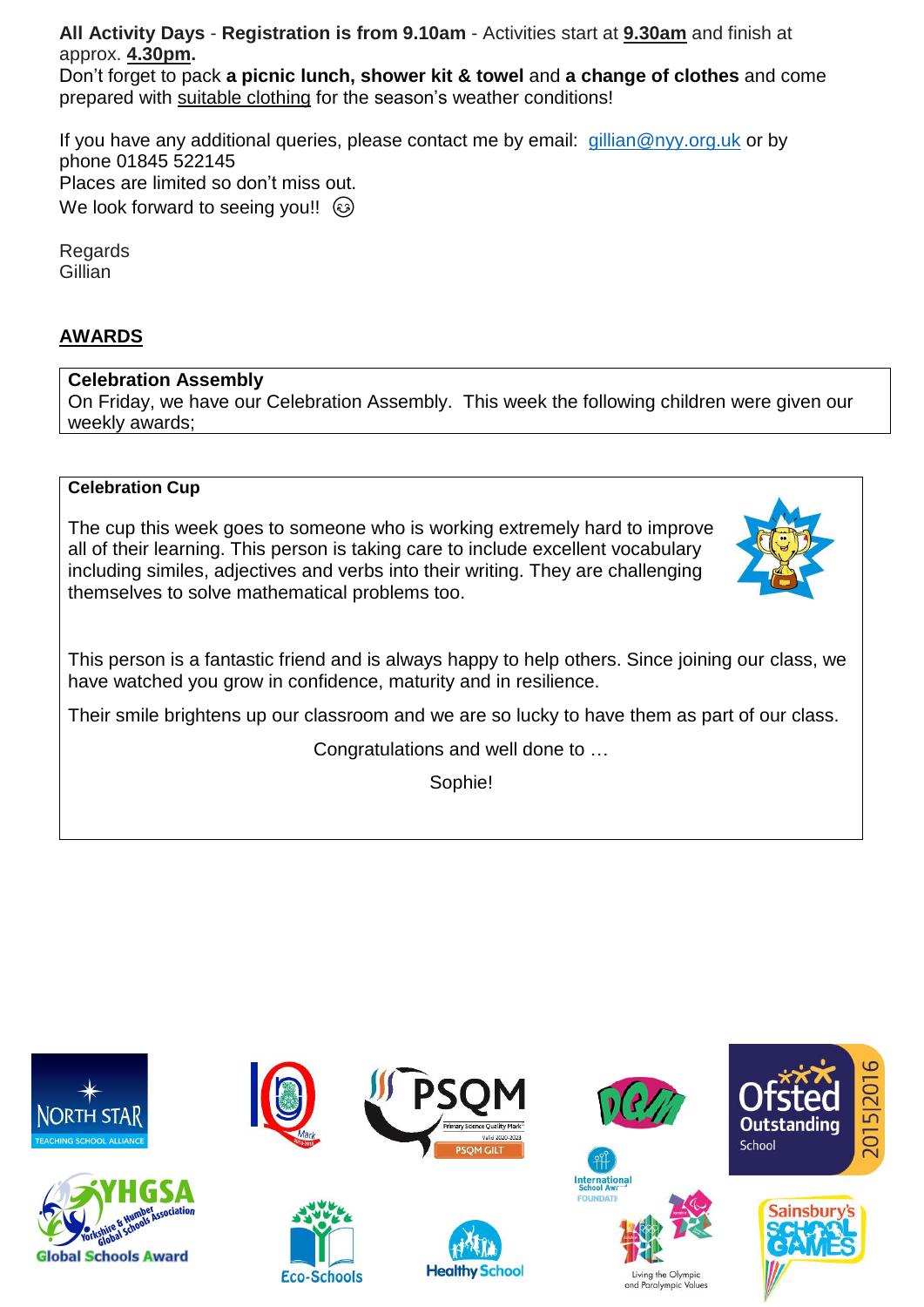#### **Ribbons**



**EYFS** – The ribbon this week goes to someone who is trying really hard in maths. They are starting to show numbers on their fingers and are becoming more confident when counting objects. Well done to Poppy!

**Year 1 / 2 –** This week the ribbon in Year 1/2 goes to someone who is an excellent role model and can be relied upon to do their best. This person works super hard to include different and varied vocabulary in their writing and can see and explain what is happening in a mathematical problem. This person is a pleasure to teacher and is an excellent friend, Well done Lewis!

**Year 3 / 4** – This week the ribbon goes to someone who has really impressed me with their positive attitude to learning and hard work in all subject areas, particularly maths, where she tried very hard to improve her understanding of fractions. This person has demonstrated a true growth mindset. Well done to Tess!

**Year 5 / 6** – The ribbon this week goes to someone who is showing resilience during our maths lessons. This person has really impressed us with their attitude towards their learning in maths and is always trying hard to challenge themselves, even when they find the work tricky. Keep up the hard work. Well done to Faith!

#### **Values in Action**

This week our Values award goes to someone who has demonstrated our school value of respect.



This person helped me when I was stuck in Maths.

The values award goes to Romika who was nominated by Nicole.

Well done, Romika!

Good attendance at school is key to your child's progress.

| Week Commencing 14th March 2022 |          |          |                 |  |  |  |  |
|---------------------------------|----------|----------|-----------------|--|--|--|--|
| <b>Reception</b>                | Year 1/2 | Year 3/4 | <b>Year 5/6</b> |  |  |  |  |
| 95%                             | 92%      | 92%      | 95%             |  |  |  |  |

Kind regards, Mrs Julie Lyon Head Teacher